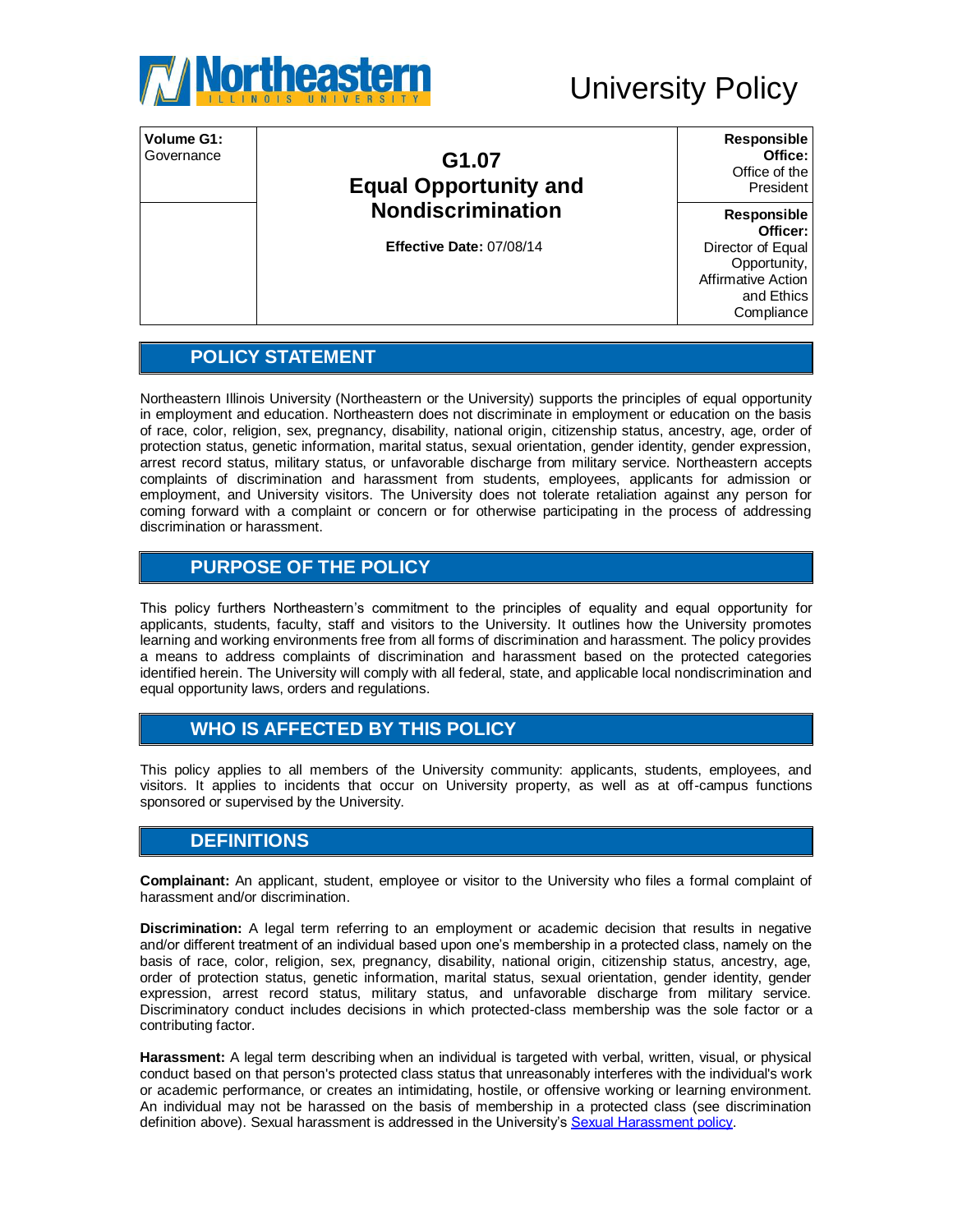

**Respondent:** A student, employee or visitor to the University who is accused in a formal complaint of harassment and/or discrimination.

#### **REGULATIONS**

Age Discrimination in Employment Act of 1967 (ADEA) [Americans with Disabilities Act \(ADA\)](http://www.ada.gov/2010_regs.htm)  [Genetic Information Nondiscrimination Act of 2008 \(GINA\)](http://www.eeoc.gov/laws/statutes/gina.cfm)  [Illinois Human Rights Act \(IHRA\)](http://www.ilga.gov/legislation/ilcs/ilcs3.asp?ActID=2266&ChapterID=64) [Pregnancy Discrimination Act of 1978 \(PDA\)](http://www.eeoc.gov/laws/statutes/pregnancy.cfm)  [Rehabilitation Act of 1973](http://www.eeoc.gov/laws/statutes/rehab.cfm)  [Title IX of the Education Amendments Act of 1972 \(Title IX\)](http://www.dol.gov/oasam/regs/statutes/titleix.htm)  [Title VI of the Civil Rights Act of 1964 \(Title VI\)](http://www.dol.gov/oasam/regs/statutes/titlevi.htm) [Title VII of the Civil Rights Act of 1964 \(Title VII\)](http://www.dol.gov/oasam/regs/statutes/2000e-16.htm)  [Uniformed Services Employment and Reemployment Rights Act \(USERRA\)](http://www.dol.gov/compliance/laws/comp-userra.htm)  [Vietnam Era Veterans' Readjustment Assistance Act of 1974 \(VEVRAA\)](http://www.dol.gov/compliance/laws/comp-vevraa.htm)

#### **PROCEDURES**

This policy prohibits:

**DISCRIMINATION:** No Northeastern student, employee, applicant or visitor shall be excluded from participation in, be denied the benefit of, or be subjected to discrimination in connection with any Northeastern service, program, or activity on the basis of membership in a protected class (see discrimination definition above).

**HARASSMENT:** Harassment is a form of discrimination. Northeastern does not tolerate any form of harassment and considers such behavior to be a breach of its standards of conduct. It will work to prevent such incidents and will investigate and take corrective stations in response to alleged or suspected violations of this policy. Harassment is unwelcome conduct that is based on: race, color, religion, sex, pregnancy, disability, national origin, citizenship status, ancestry, age, order of protection status, genetic information, marital status, sexual orientation, gender identity, gender expression, arrest record status, military status, or unfavorable discharge from military service. Harassment becomes unlawful when the conduct is severe or pervasive enough to create a work or learning environment that a reasonable person would consider intimidating, hostile or abusive; and enduring the offensive conduct becomes a condition of continued employment or participation in an educational program or activity.

**RETALIATION:** It is unlawful to retaliate against an individual for opposing practices that discriminate based on a protected class (see discrimination definition above) or for filing a discrimination charge, testifying, or participating in any way in an investigation, proceeding, or litigation. Northeastern strictly prohibits and will not tolerate reprisals or retaliation against persons due to their assertion of protected civil rights or their participation in the pursuit of the protected civil rights of others.

FALSE AND FRIVOLOUS COMPLAINTS: Discrimination is a serious matter and can have far-reaching effects on the lives and careers of individuals. Intentionally false accusations can have a similar impact. A person who knowingly and intentionally files a false complaint under this policy is subject to University discipline as described more fully in the Sanctions section, below.

## **GUIDELINES**

**NON-DISCRIMINATION AND HARASSMENT:** The University does not tolerate harassment or discrimination. An applicant, student, employee or visitor to the University who either observes or believes oneself to be the object of discrimination or harassment should address the incident(s) as directly and firmly as possible by clearly communicating one's position to the supervisor or department chair, the Director of Equal Opportunity, Affirmative Action and Ethics Compliance (Director of EO) and to the University employee or student at issue. Each incident of harassment or discrimination should be documented or recorded by any individual to whom the complaint is made, including supervisors, department chairs or any administrators. Documentation need not be formal but should include the time, date, and details of the incident. The documentation may be augmented by written records such as letters, notes, memos, emails, text messages, online postings, blogs, and telephone messages.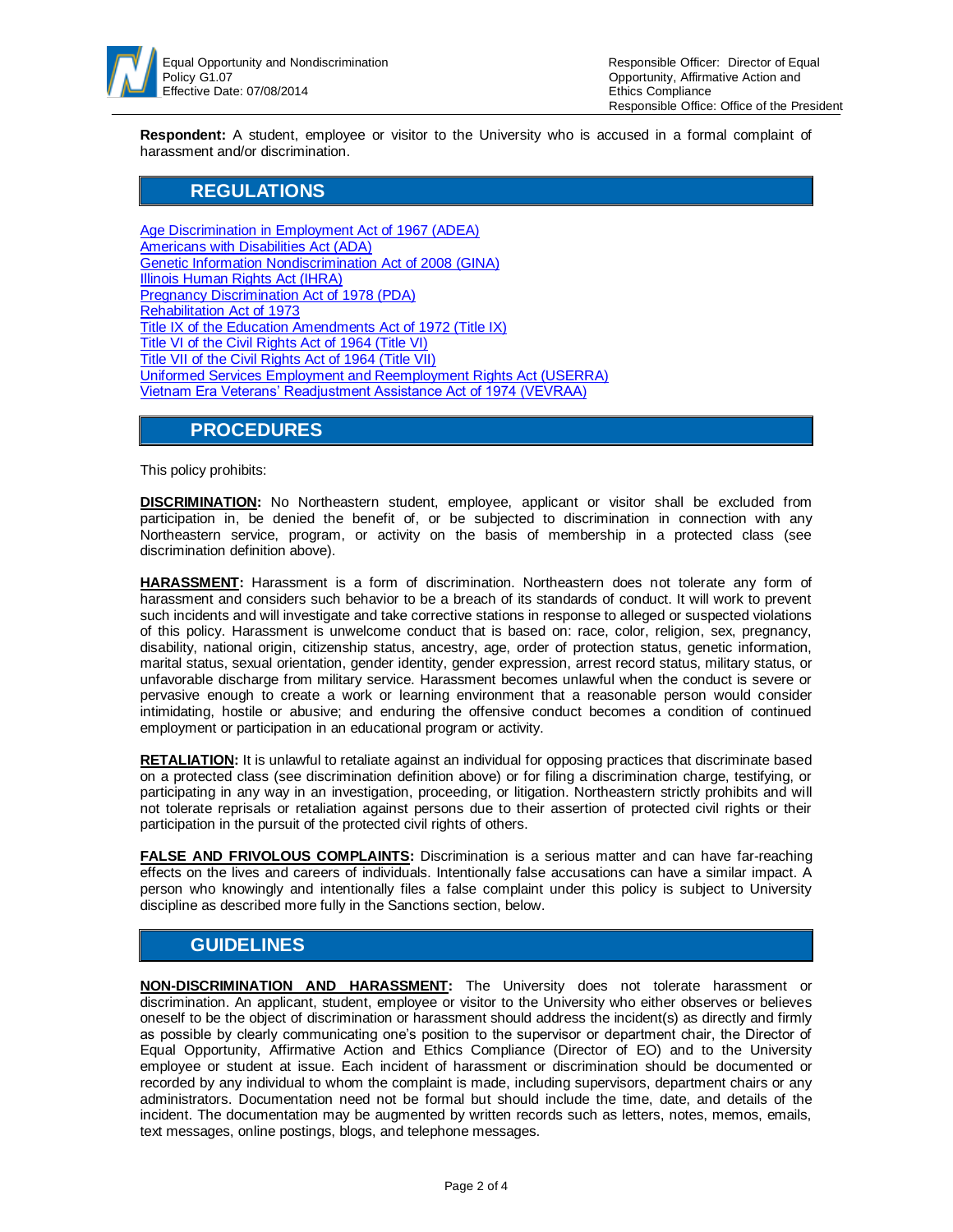**DIRECT COMMUNICATION:** A student, employee or visitor to the University who has observed or been subjected to discrimination or harassment should directly and clearly express an objection.

**CONTACT SUPERVISORY PERSONNEL:** At the same time direct communication is undertaken or in the event the individual feels threatened or intimidated by the situation, the problem must be promptly reported to the immediate supervisor, the classroom faculty member, Director of Student Rights and Responsibilities, or the Director of EO. If the harasser is the immediate supervisor or the faculty member, the problem should be reported to the next level of supervision or to the Director of EO. Complaints resolved at the unit or departmental level shall be reported in writing to the Director of EO by the head of the unit or department.

**CONFIDENTIAL COUNSELORS:** A student may choose to contact Northeastern's Office of Student Health and Counseling Services. The counselors in this office are legally privileged to keep communications confidential. Because these communications are confidential, reporting an incident to Northeastern's Student Health and Counseling Services does not constitute the reporting of an incident or discrimination or harassment to the University. After discussing any concerns with a confidential counselor, the student may choose to contact supervisory personnel or to file a complaint of discrimination or harassment with the Director of EO. Employees may contact the Office of Student Health and Counseling Services for referrals only.

Employees can discuss discrimination or harassment concerns as well as any other workplace issue with the Employee Ombuds. Reporting potential incidents of discrimination or harassment to the Employee Ombud.does not serve as legal notice to the University of a concern and will not trigger a legal obligation to investigate. Information shared with the Employee Ombuds will be kept confidential except when the Ombuds believes there is an imminent risk of serious harm, suspects child abuse or neglect, or is compelled by a court. Because reporting potential incidents to the Employee Ombuds does not constitute providing legal notice to the University of a concern, an individual who intends to "put the University on notice" must contact the Director of Student Rights and Responsibilities (for students) or the Director of EO (for employees or University visitors) to initiate this process. Employees may also seek help from the Employee Assistance Program or through The Office of Human Resources at 773-442-5200.

**FILING A COMPLAINT:** A student, employee, applicant or visitor to the University may report incidents of discrimination or harassment directly to the Director of EO. Such reporting must be initiated by filing a complaint form with the Director of EO (see Appendix A). The Director of EO will counsel the reporting individual (the Complainant) and assist with filing a complaint. A complaint of discrimination or harassment against the Director of EO should be filed with the President, who will appoint a neutral party to fulfill the role of the Director of EO. A complaint of discrimination or harassment against the President should be filed with the Chair of the Board of Trustees, via the Board Liaison. The Chair will take appropriate steps to investigate and resolve the complaint. In the event that a complaint of discrimination or harassment is filed against the General Counsel, the President will designate an outside investigator to ensure that an appropriate, independent investigation is undertaken.

**INVESTIGATION:** Appendix B sets forth the University's procedures for harassment and/or discrimination cases. The Grievance Procedure applies to cases involving discrimination and/or harassment, including sexual harassment, or sexual assault. Employees are required to comply fully with investigations.

**SANCTIONS/DISCIPLINE:** The imposition of sanctions or discipline, if recommended, will proceed in accordance with Illinois and federal statutes and relevant University policy, collective bargaining agreement, rules and regulations. For employees, disciplinary action may be imposed up to and including termination of employment. For students, disciplinary action may be imposed up to and including the removal of the student from the University community. If there is a finding of harassment or discrimination against a visitor, the University may impose sanctions including, but not limited to: prohibition from entering campus, or other action to prevent contact with the victim of harassment or discrimination.

## **AUTHOR REFERENCE**

(See Regulations section above) University of Illinois Policy Cornell University Policy